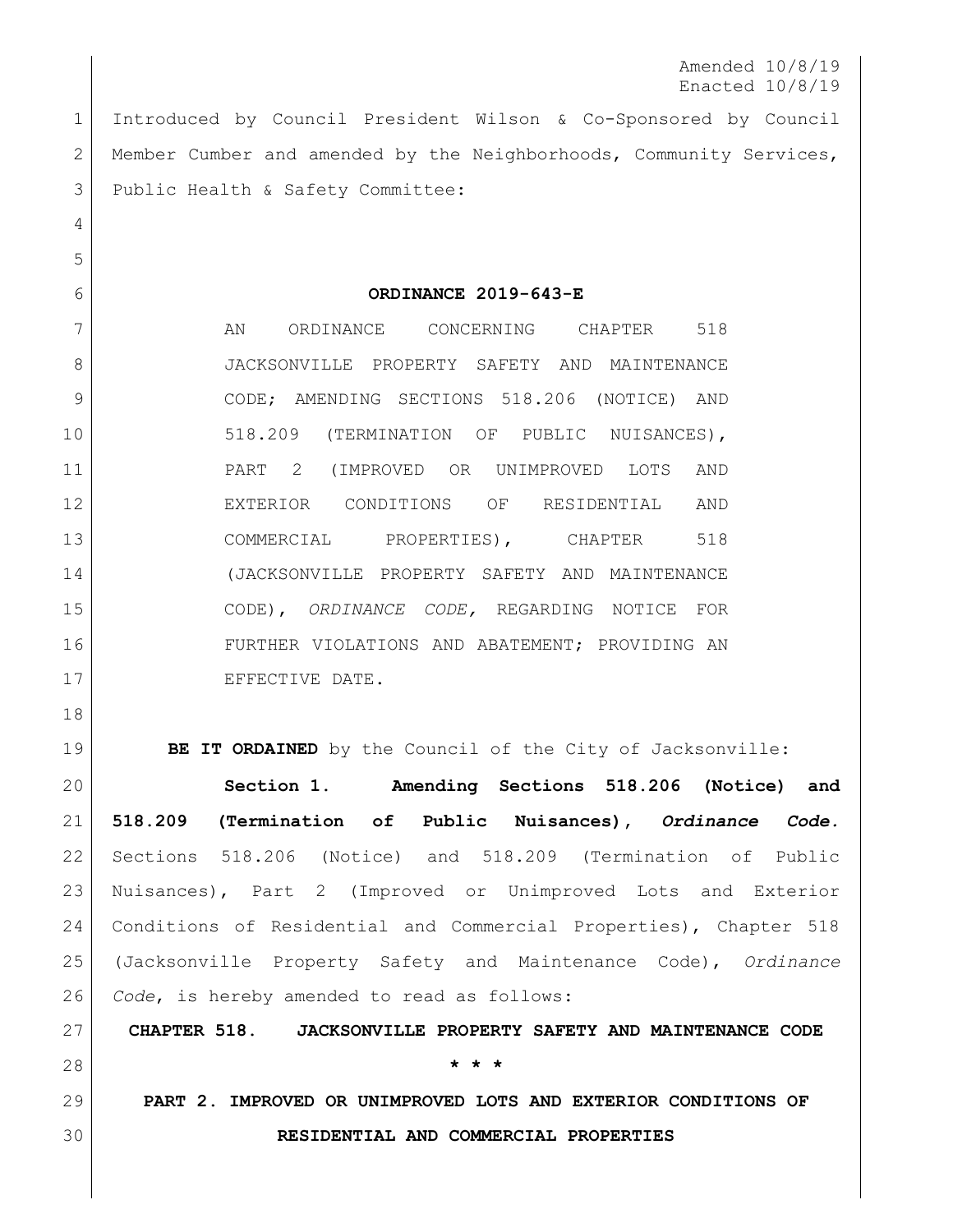1 **\* \* \***

## 2 **Sec. 518.206. Notice.**

3 Whenever the Chief finds any one or more of the conditions 4 set forth in Section 518.202 to exist, he/she shall cause a notice 5 to be posted on the property upon which the public nuisance exists. 6 The posted notice shall state:

- 7 (1) A description of the public nuisance.
- 8 (2) The time period allowed for termination abatement.
- 9 (3) The time period allowed for a written petition for an 10 appeal to the Building Codes Adjustment Board.
- 11 (4) That termination abatement of the public nuisance by the 12 city shall cause a special assessment and lien for the 13 total costs thereof to be placed on the property.
- 14 (5) That the owner, custodian, agent, lessee, trustee or 15 occupant of the property is subject to prosecution for 16 violation of Chapter 518 of the property.
- 17 (6) That the person is subject to prosecution of violation of 18 Chapter 518 of the Ordinance Code.
- 19 (7) Additional violations of the same code provision that occur 20 within one year from the original date of the posting of 21 the notice of violation will subject the owner, custodian, 22 agent, lessee, trustee or occupant of the property to 23 immediate abatement of the public nuisance by the city upon 24 posting a notice of the additional violation on the 25 property, if such violation is not corrected within a 26 reasonable period of time as determined by the Chief and no 27 appeal has been requested.
- 28  $(7)$  (8) That the city, notwithstanding the above, reserves the 29 right to proceed with an action foreclosing the lien placed 30 against the property upon which the nuisance existed, to 31 hold the owner of the property personally liable for the

 $-2 -$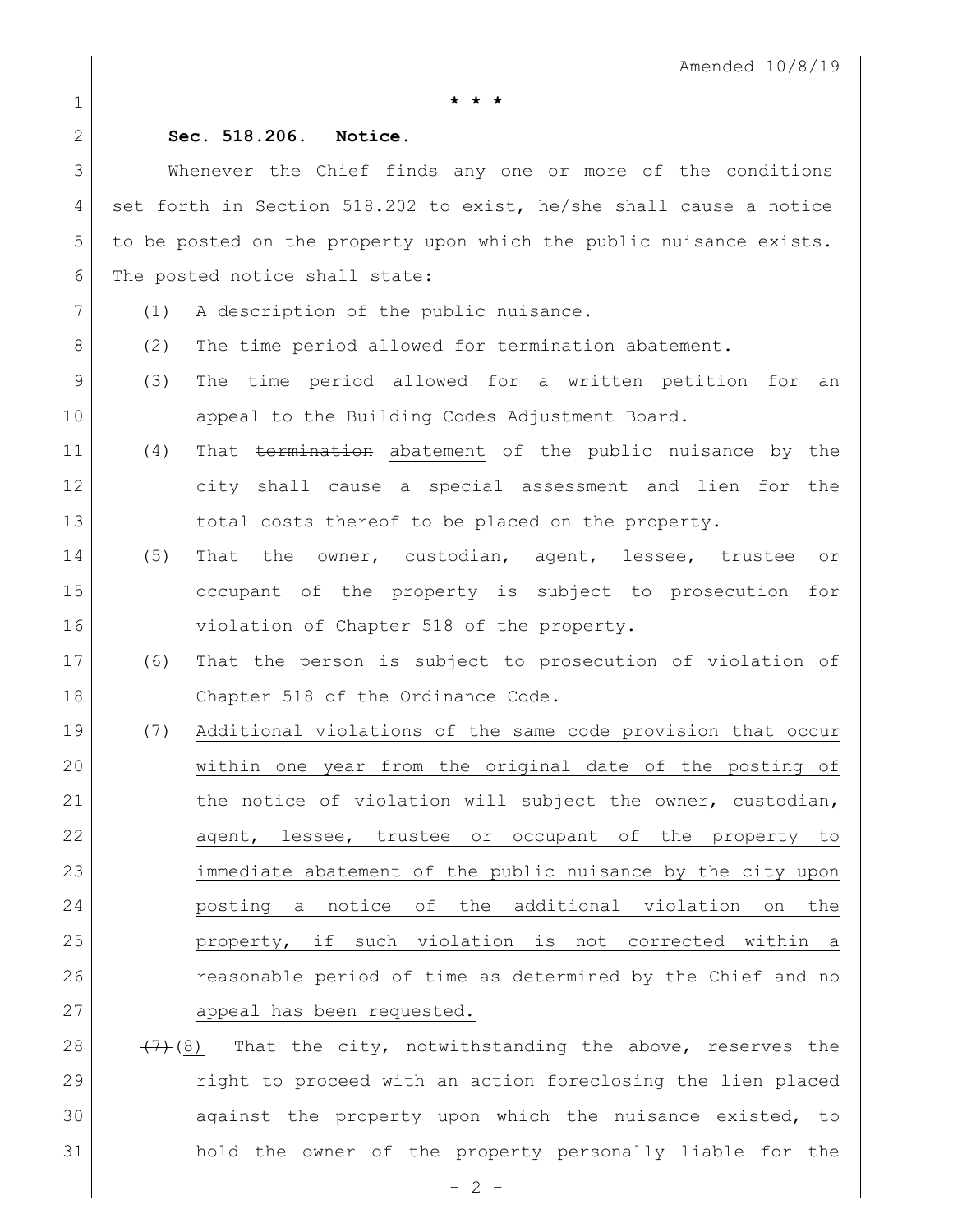1 cost of correcting the offending condition, or/and to place 2 the lien on the Tax Collector's roll for collection purposes.

## (9) The right of the person to request a hearing pursuant to Section 518.208.

**\* \* \***

## **Sec. 518.209. Termination Abatement of public nuisances.**

8 If termination abatement of the public nuisance is not completed or commenced in a meaningful manner (such as hiring a contractor, or commencing significant and actual abatement activities) by the person within 15 days from the date of notice or issuance of a paying citation pursuant to Section 609.104, *Ordinance Code*, or if a hearing has not been requested pursuant to Section 518.207 or 609.104, *Ordinance Code*, or within the time period established by the Board of Special Magistrate, as provided in Section 670.106, *Ordinance Code,* if the Board or Special Master 17 orders removal<del>, termination</del> or abatement thereof, the Chief shall either refer the case to the Municipal Code Enforcement Board as a 19 violation of this Chapter, or cause the condition to be terminated by the city; provided, that, when a public nuisance is of a magnitude or degree that the city's equipment and personnel cannot safely or completely terminate it, the Chief may contract with a private contractor to terminate it on behalf of the city.

**\* \* \***

 **Section 2. Effective Date.** This ordinance shall become effective upon signature by the Mayor or upon becoming effective 27 without the Mayor's signature.

Form Approved:

29 /s/ Paige Hobbs Johnston Office of General Counsel Legislation Prepared By: Paige H. Johnston

 $- 3 -$